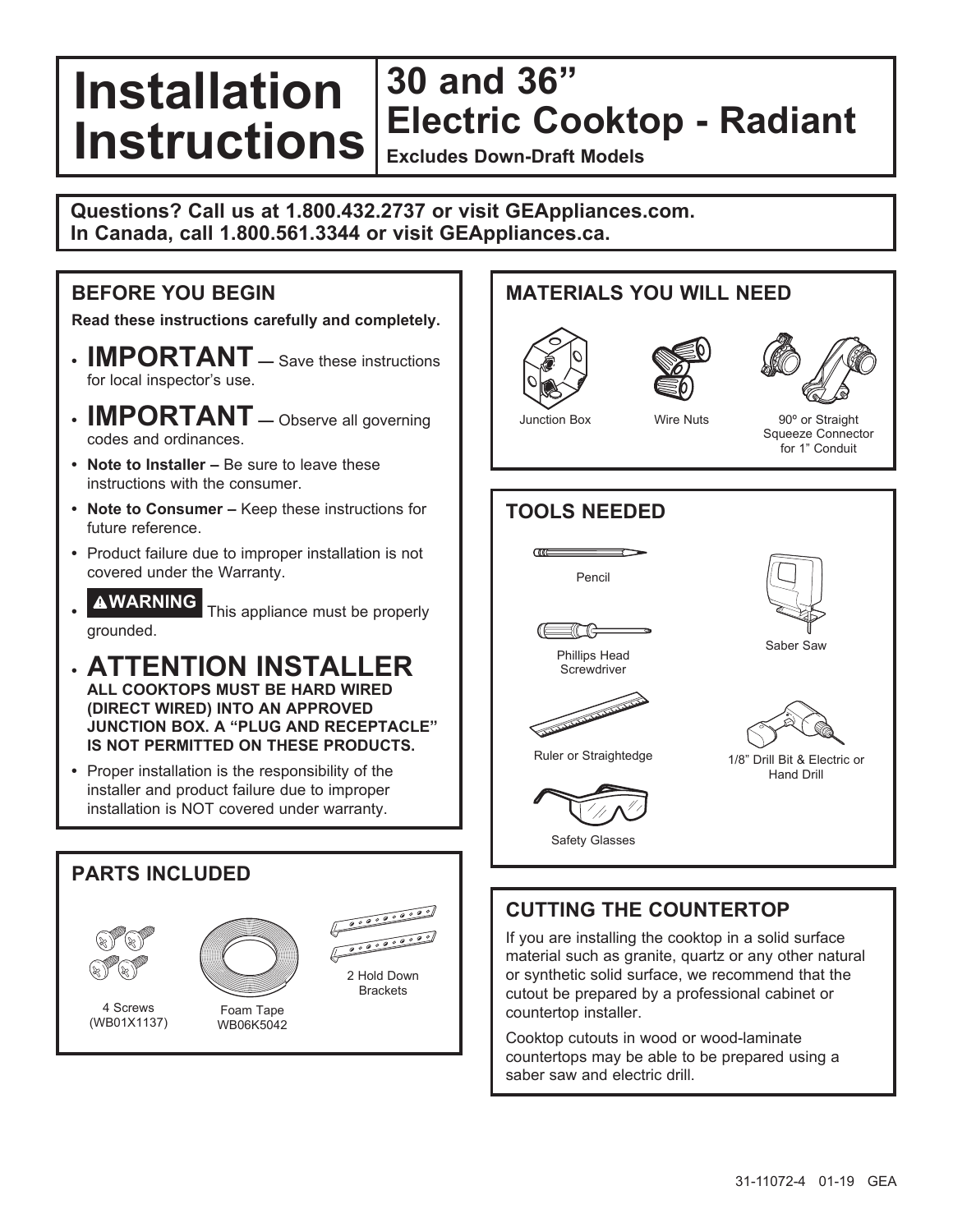# **IMPORTANT SAFETY INSTRUCTIONS**

### **FOR YOUR SAFETY**

- For Personal Safety, remove house fuse or open circuit breaker before beginning installation. Failure to do so could result in serious injury or death.
- Be sure your cooktop is installed properly by a qualified installer or service technician.
- To eliminate the risk of burns or fire due to reaching over heated surface elements, cabinet storage located above the surface units should be avoided. If cabinet storage space is to be provided, the risk can be reduced by installing a range hood that projects horizontally a minimum of 5" beyond the bottom of the cabinets. Cabinet installation above the cooktop may be no deeper than 13".
- Make sure the cabinets and wall coverings around the cooktop can withstand the temperatures (up to 200°F) generated by the cooktop.
- The cooktop should be easy to reach and lighted with natural light during the day.
- Always disconnect the electrical service to the cooktop before repairing or servicing the cooktop. This can be done by disconnecting the fuse or circuit breaker. Failure to do this could result in a dangerous or fatal shock. Know where your main disconnect switch is located. If you do not know, have your electrician show you.

### **ELECTRICAL REQUIREMENTS**

This appliance must be supplied with the proper voltage and frequency, and connected to an individual, properly grounded branch circuit, protected by a circuit breaker or a time delay fuse as noted on name plate and the chart below.

We recommend you have the electrical wiring and hookup of your cooktop connected by a qualified electrician. After installation, have the electrician show you where your main cooktop disconnect is located.

Wiring must conform to National Electrical Code. You can get a copy of the National Electrical Code, ANSI/ NFPA No. 70-Latest Edition, by writing to:

> National Fire Protection Association Batterymarch Park Quincy, MA 02269

The cooktop conduit wiring is approved for copper wire connection only, and if you have aluminum house wiring, you must use special UL approved connectors for joining copper to aluminum.

You must use a two-wire, three conductor 208/240 VAC, 60 Hertz electrical system. A white (neutral) wire is not needed for this unit. The cooktop must be installed in a circuit that does not exceed 125 VAC nominal to ground.

Refer to the name plate on your cooktop for the KW rating for your cooktop.



Use the chart below to determine the minimum recommended dedicated circuit protection:

| KW Rating 240v   | KW Rating 208V   | Recommended<br>Circuit Size<br>(Dedicated) |
|------------------|------------------|--------------------------------------------|
| ≤4.8 $KW$        | $\leq$ 4.1 KW    | 20 Amp                                     |
| 4.9 KW - 7.2 KW  | 4.2 KW - 6.2 KW  | 30 Amp                                     |
| 7.3 KW - 9.6 KW  | 6.3 KW - 8.3 KW  | 40 Amp                                     |
| 9.7 KW - 12.0 KW | 8.4 KW - 10.4 KW | 50 Amp                                     |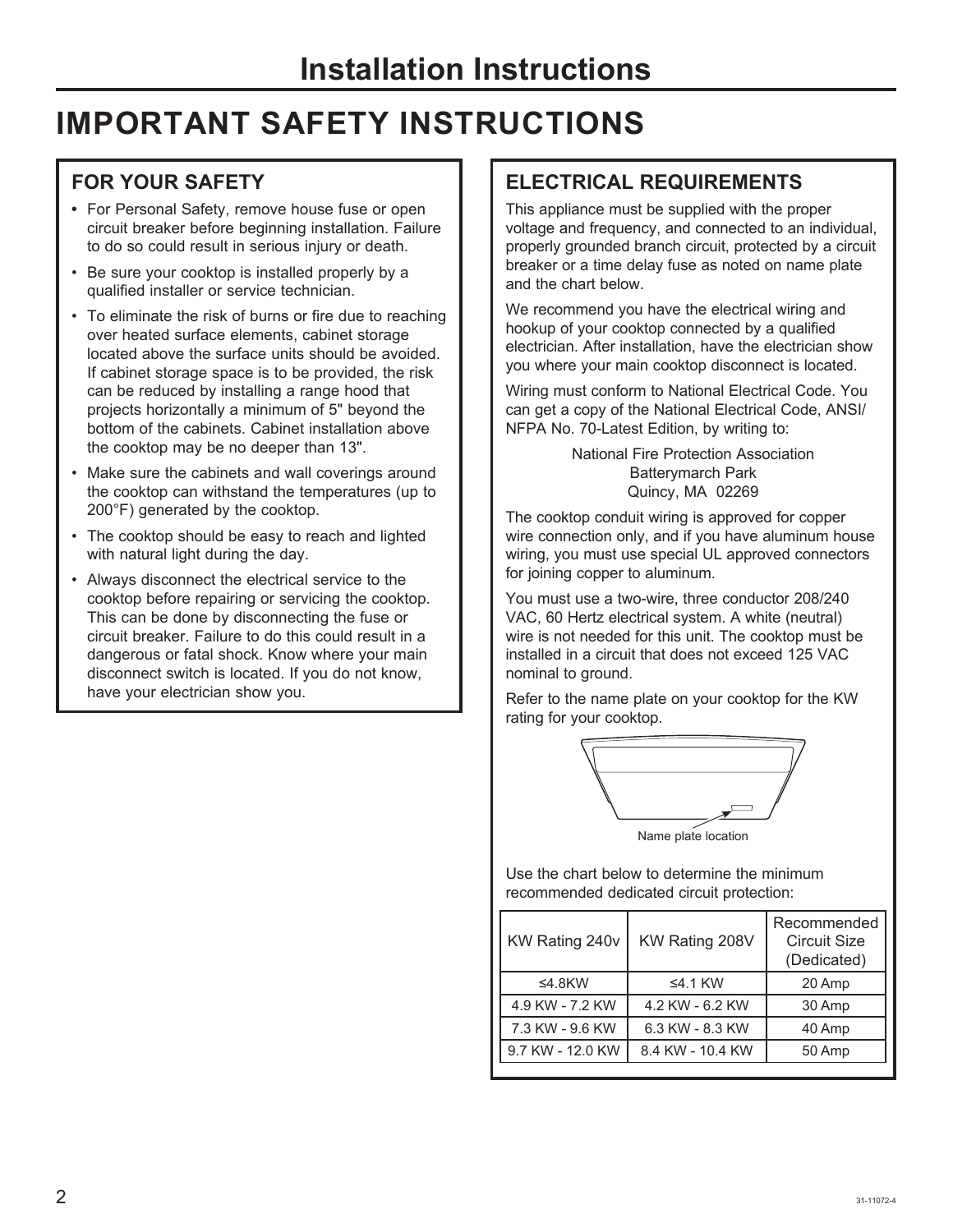# **PRE-INSTALLATION CHECKLIST**

**WARNING The electrical power to the cooktop supply line must be shut off while connections are being made. Failure to do so could result in serious injury or death.**

- **A** When preparing cooktop opening, make sure the inside of the cabinet and the cooktop do not interfere with each other. (See section on preparing the opening.)
- **B** Remove packaging materials and literature package from the cooktop before beginning installation.



| $5.0001$ , as stated.                                                |
|----------------------------------------------------------------------|
| $\overline{\mathbf{G}}$ Make sure the wall coverings, countertop and |
| cabinets around the cooktop can withstand heat                       |
| (up to 200°F) generated by the cooktop.                              |

### **H Installing cooktop in combination with other products.**

 Both products must be installed according to their specific product installation instructions. Consideration must be given the separate electrical requirements and locations:

#### **Over one or two wall ovens:**

 • Only certain models may be installed over wall ovens. The wall oven and cooktop will both have a label stating which models are approved in combination.

#### **Over a Microwave:**

 • See microwave installation instructions for how to install a microwave under a cooktop. For vertical dimension of cooktop, see Approximate Cooktop Dimensions section.

#### **In combination with telescopic downdraft vent:**

- See telescopic downdraft vent instructions for how to install a vent behind a cooktop.
- The countertop must have a deep flat surface to accommodate the combined installation of the cooktop and vent.

#### **Over a warming drawer:**

 • See warming drawer instructions for how to install a warming drawer under a cooktop. For vertical dimension of cooktop, see Approximate Cooktop Dimensions section.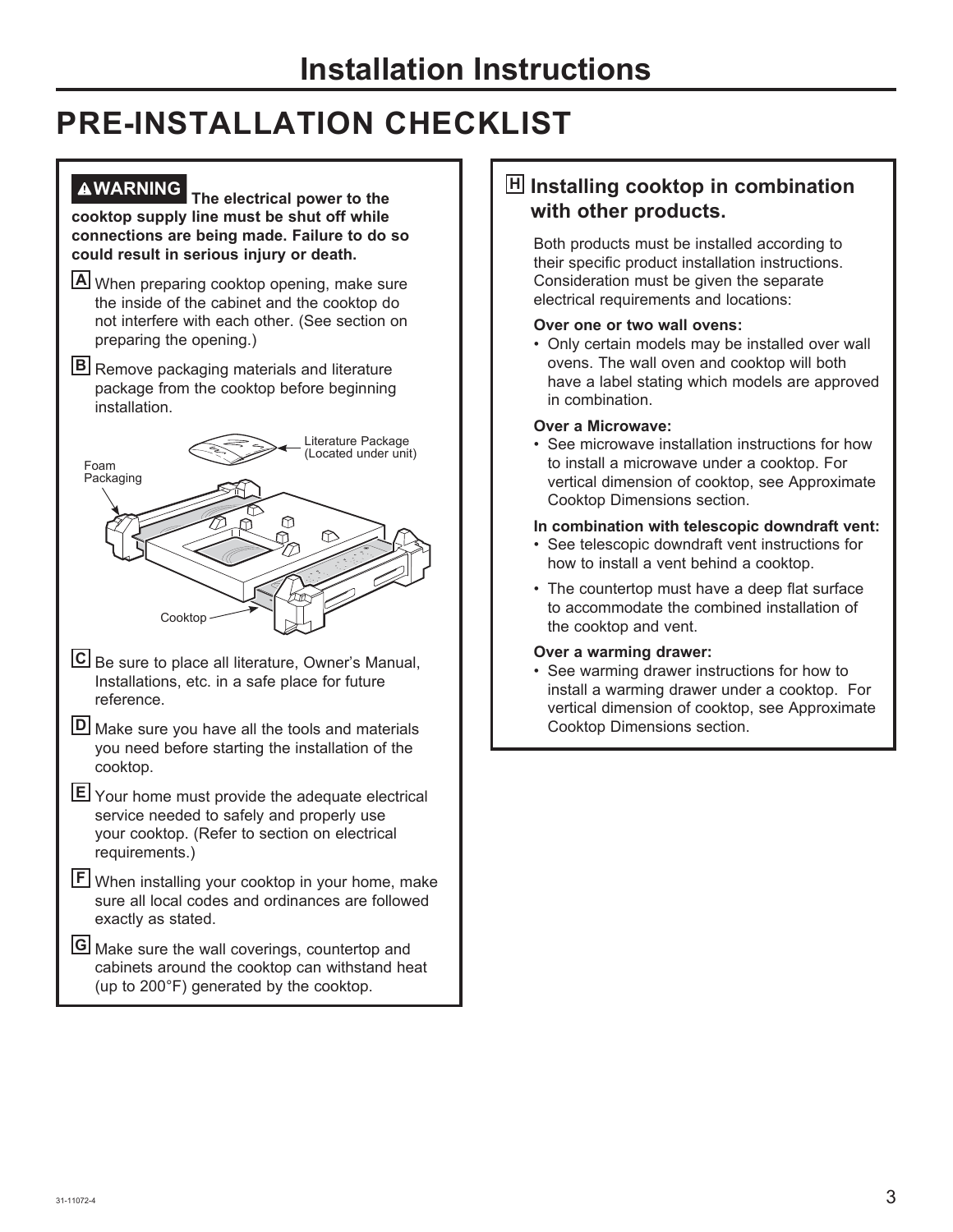# **PREPARING THE OPENING**

| <b>APPROXIMATE COOKTOP</b><br><b>DIMENSIONS</b><br>Cooktop<br>30" models: 28 1/16"<br>30" models: 19 1/4"<br>36" models: 33 3/4"<br>36" models: 18 7/8" |                                                   |         |          |          |          | <b>CUTOUT DIMENSIONS</b><br>2 <br>OF THE COUNTERTOP<br>To ensure accuracy, it may be best to create a<br>template when cutting the opening in the counter.<br>19 5/8 - 19 3/4" (30")<br>28 1/2 - 28 5/8" (30")<br>19 1/8 - 19 1/4" (36")<br>width of cut<br>33 7/8 - 34" (36")<br>length of cut |  |
|---------------------------------------------------------------------------------------------------------------------------------------------------------|---------------------------------------------------|---------|----------|----------|----------|-------------------------------------------------------------------------------------------------------------------------------------------------------------------------------------------------------------------------------------------------------------------------------------------------|--|
| <b>Size</b>                                                                                                                                             | <b>Models</b>                                     | X       | Y        | Z Front  | Z Rear*  |                                                                                                                                                                                                                                                                                                 |  |
| 30"                                                                                                                                                     | JP3030D. T<br>JP3530D, T                          | 29 3/4" | 20 7/8"  | $31/4$ " | 4"       |                                                                                                                                                                                                                                                                                                 |  |
|                                                                                                                                                         | JP3030SJSS.<br><b>JP3530SJSS</b>                  | 29 7/8" | 21"      | 31/4"    | 4"       | 1-3/4" MIN. Between rear<br>edge of cutout and the                                                                                                                                                                                                                                              |  |
|                                                                                                                                                         | CP9530D, JP5030D,<br>PP7030D, PP7030E,<br>CEP7030 | 29 3/4" | 20 7/8"  | 3 9/16"  | 5 9/16"  | wall behind the cooktop.<br>2-1/2" MIN. From front                                                                                                                                                                                                                                              |  |
|                                                                                                                                                         | JP5030S, PP7030S,<br>PP9030S, CEP90302            | 29 7/8" | 21"      | 39/16"   | 5 9/16"  | edge of cutout and front<br>edge of countertop.                                                                                                                                                                                                                                                 |  |
|                                                                                                                                                         | PP9030D, CEP90301                                 | 29 3/4" | 20 7/8"  | 33/4"    | 5 13/16" | <b>JXTR32 CUTOUT FILLER TRIM KIT</b>                                                                                                                                                                                                                                                            |  |
|                                                                                                                                                         | ZEU30RS                                           | 29 7/8" | 21 7/16" | 3 9/16"  | 5 9/16"  | (for use with 30" models):                                                                                                                                                                                                                                                                      |  |
| 36"                                                                                                                                                     | CP9536S, CEP7036                                  | 36"     | 20.3/8"  | 3 9/16"  | 59/16"   | A filler trim kit is available for use if your countertop                                                                                                                                                                                                                                       |  |
|                                                                                                                                                         | JP3036D, S. T.<br>JP3536D, S. T.                  | 36 1/8" | 20 7/16" | 3 9/16"  | 4 1/16"  | cutout is larger than the dimensions shown, up to                                                                                                                                                                                                                                               |  |
|                                                                                                                                                         | JP5036D, S<br>PP7036D, S                          | 36 1/8" | 20 7/16" | 3 9/16"  | 5 9/16"  | 29-13/16" x 20-7/16". Order JXTR32B (black) or<br>JXTR32W (white) to reduce the cutout opening for                                                                                                                                                                                              |  |
|                                                                                                                                                         | PP9036D, S.<br>CEP9036                            | 36"     | 20 3/8"  | 3 9/16"  | 5 9/16"  | installation of this cooktop. This kit may be ordered<br>from your dealer or directly from GE Appliances at                                                                                                                                                                                     |  |
|                                                                                                                                                         | ZEU36RSJSS                                        | 36 1/8" | 20 7/8"  | 3 9/16"  | 5 9/16"  |                                                                                                                                                                                                                                                                                                 |  |
|                                                                                                                                                         | * Depth at rear of cooktop at conduit location.   |         |          |          |          | www.geappliances.com.                                                                                                                                                                                                                                                                           |  |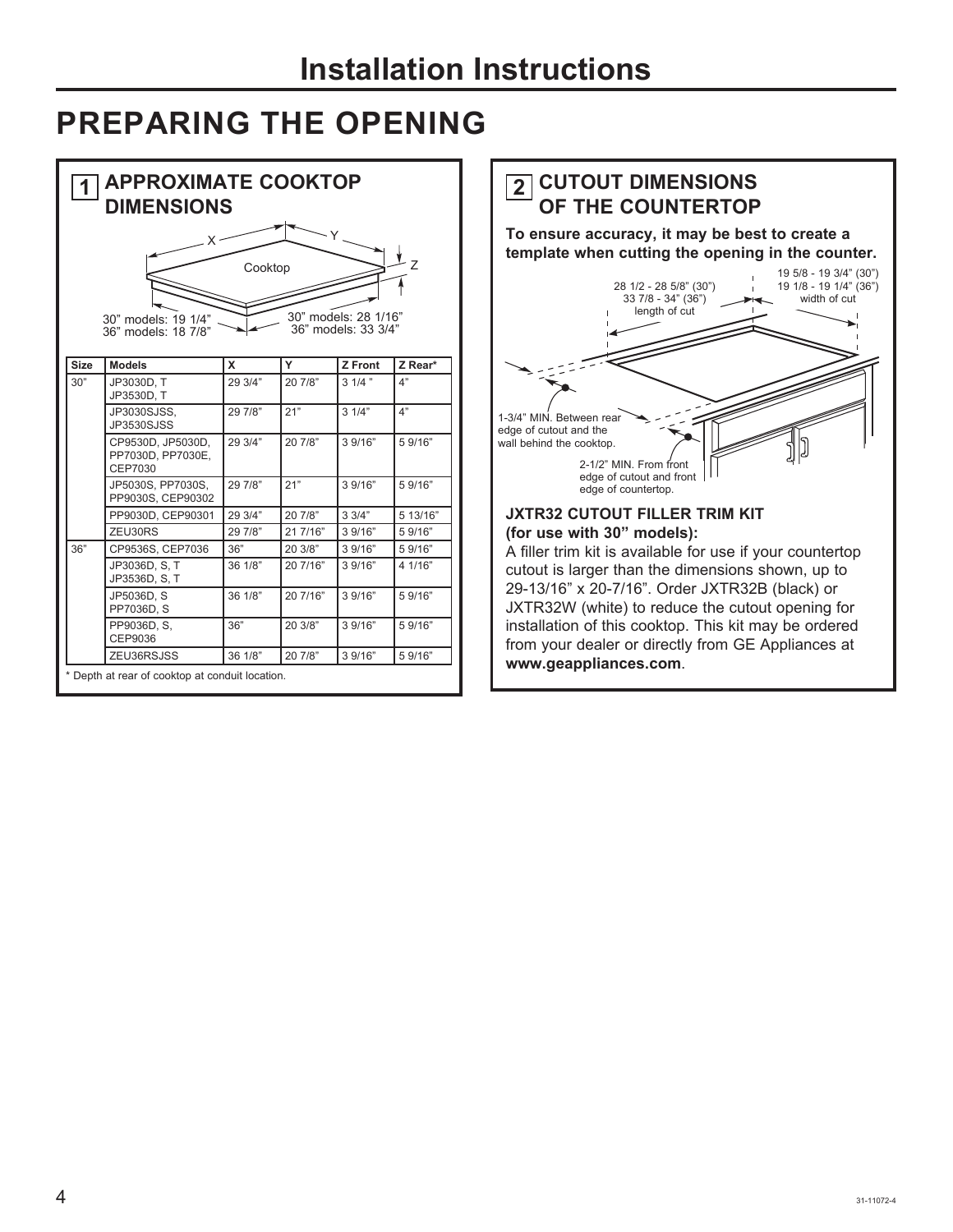# **Installation Instructions**

# **PREPARING THE OPENING (Cont)**



5"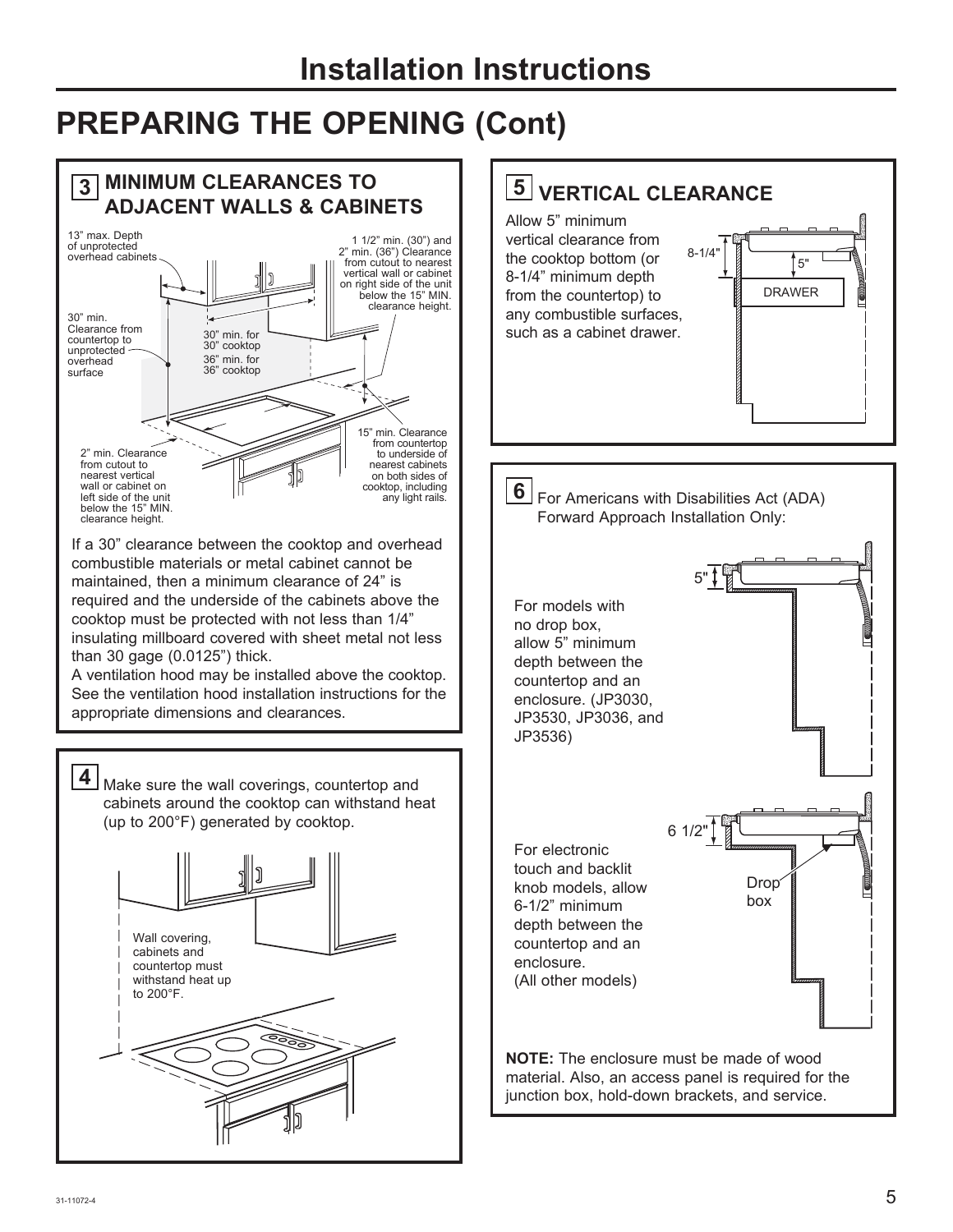# **INSTALLING THE COOKTOP**

# **1 VERTICAL CLEARANCE**

Install an approved junction box where it will be easily reached through the front of the cabinet where the cooktop will be located. The cooktop conduit is 4 feet long.



**IMPORTANT:** The junction box must be located where it will allow considerable slack in the conduit for serviceability.

## **2 PROTECT SURFACE OF COOKTOP**  $\vert \cdot \vert$  cooktop unit. Repeat for opposite side of cooktop. Place a towel or tablecloth onto the countertop. Lay

the cooktop upside down onto the protected surface. Bottom of Cooktop Cloth under Cooktop

## **3 ATTACH FOAM TAPE**

Apply the foam tape around the outer edge of the glass. Do not overlap the foam tape.



**NOTE:** On ZEU30 and ZEU36 models, apply the foam tape around the outer edge of the glass on the sides and rear of the unit only.

# **4 MOUNTING PARTS**

Remove the hold down brackets and screws from the literature package.

Mounting Screw

0000000000 ௸

Screw the hold down bracket to the side of the

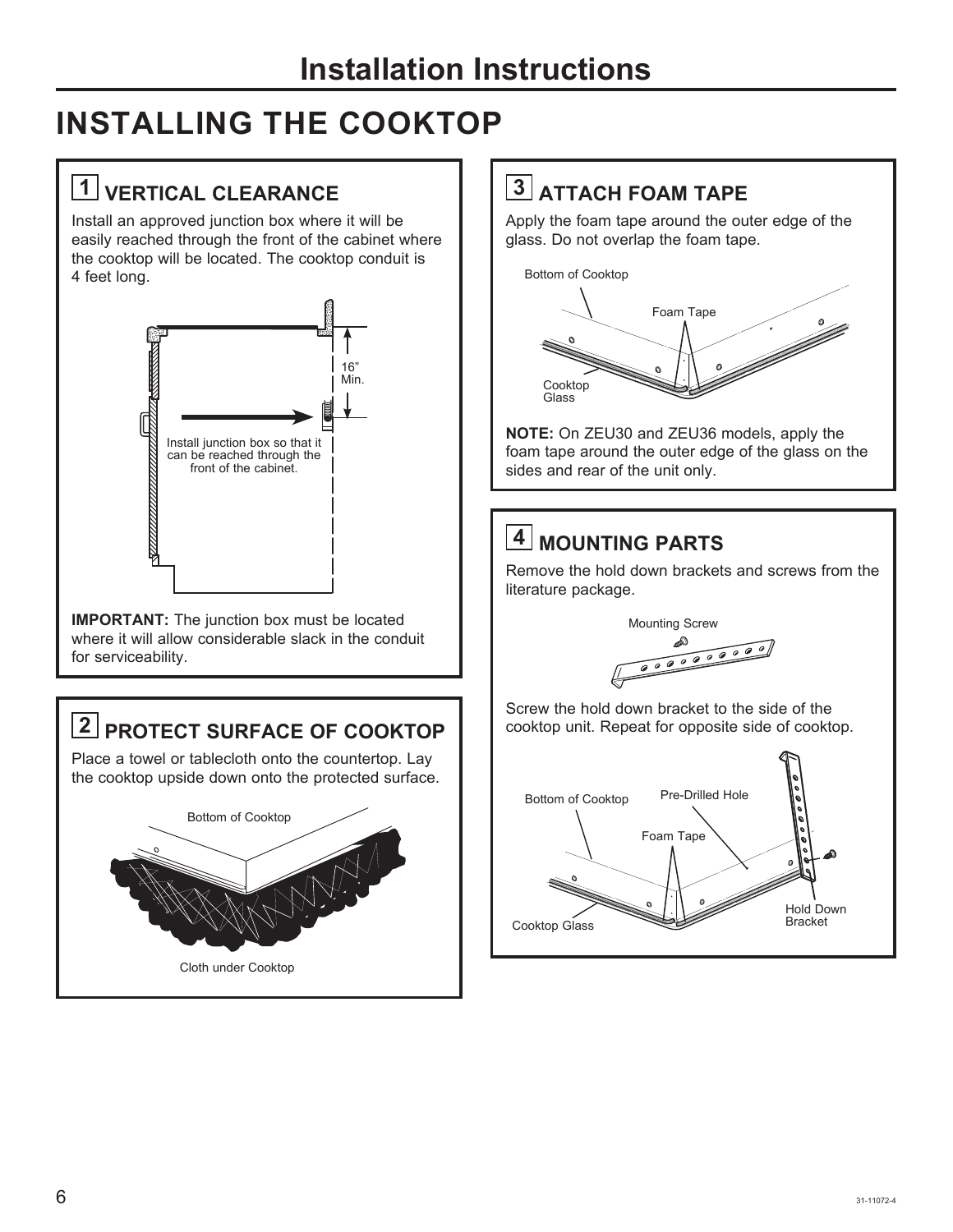# **INSTALLING THE COOKTOP (Cont)**

## **4 MOUNTING PARTS (Cont)**

#### **Alternate Installation:**

You can order an alternate installation kit WB01X24570 with wing nuts and brackets by calling 800.GE.CARES. See diagram for instructions.

Open the cabinet door. Install the second screw through the bracket and tighten. Then tighten the first screw. Install thumbscrew until it touches the bottom of the countertop.



**IMPORTANT:** Turn the thumbscrew until it touches the bottom of the countertop. Do not overtighten.

# **5 INSERT COOKTOP INTO CUTOUT**

Insert the cooktop centered into the cutout opening. Make sure the front edge of the countertop is parallel to the cooktop. Make final check that all required clearances are met.



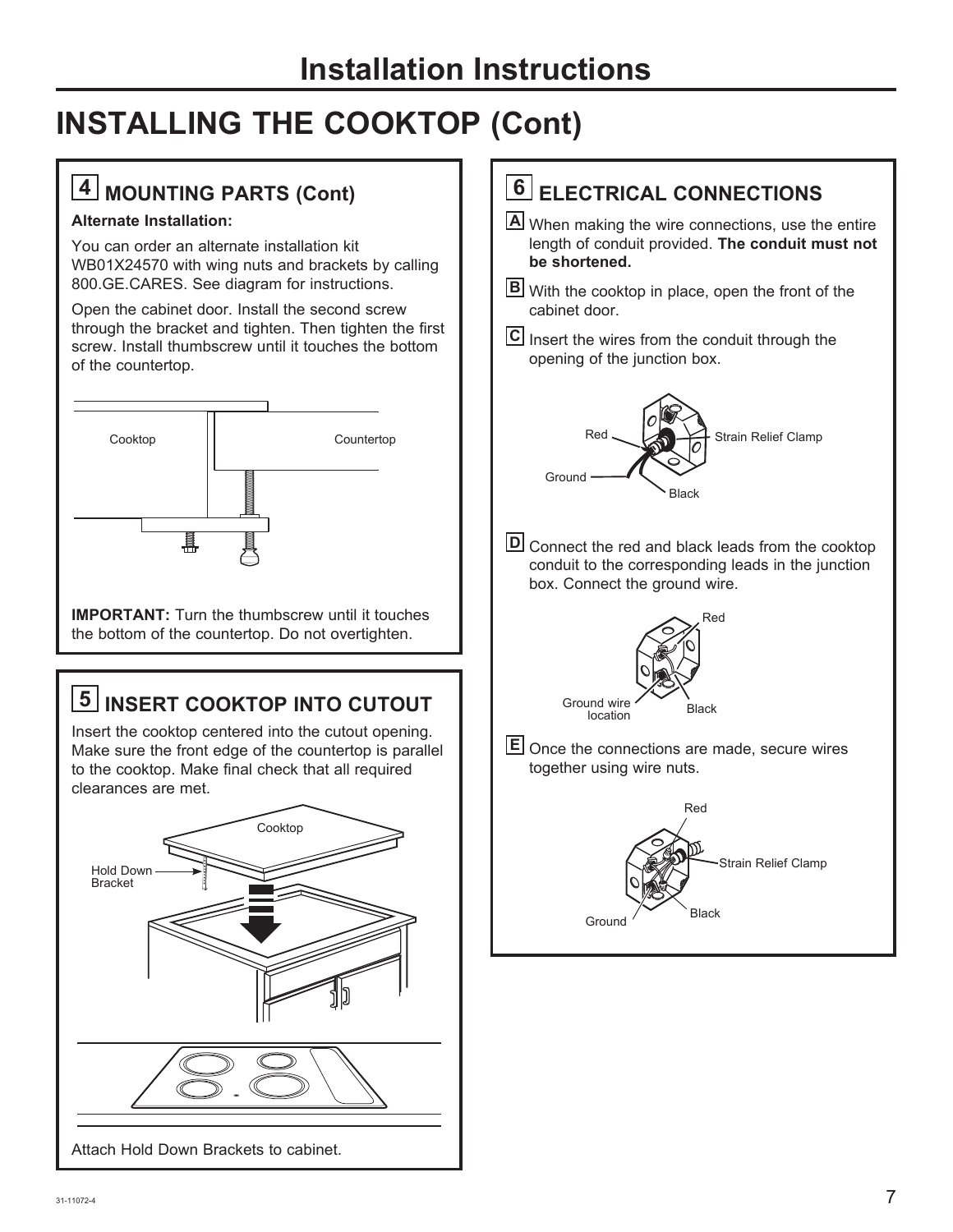# **INSTALLATION—ELECTRICAL CONNECTIONS**

### **GROUNDING INSTRUCTIONS:**

The ground wire in the conduit is connected to the cooktop frame. Effective January 1, 1996, the National Electrical Code will not permit grounding through neutral. If used in new construction after January 1, 1996 or in a mobile home, recreational vehicle or if local codes do not permit grounding through the neutral white lead, attach the appliance grounding lead (green or copper) to the residence grounding conductor (green or bare copper) in accordance with local codes. When connecting to a 3

conductor branch circuit, if local codes permit, connect the ground connector lead of the cooktop to the branch circuit neutral (gray or white in color).

**AWARNING** If the cooktop is being installed into a blind counter (one with no cabinet opening below), wire connections must be made before putting the cooktop into the cutout opening.

# **CHECKLISTS**

# **1 PRE-TEST CHECKLIST**

- **A** Remove all protective film, if present, and any stickers.
- **B** Check to be sure that all wiring is secure and not pinched or in contact with moving parts.
- **C** Check level of appliance.
- **D** Check that the cooktop is properly grounded.

# **2 OPERATION CHECKLIST**

- **A** Remove all items from the top of the cooktop surface.
- **B** Turn on the power to the cooktop (refer to your Owner's Manual). Verify that all surface burners operate properly.
- **C** Check that the circuit breaker is not tripped nor the house fuse blown.
- **D** Check that conduit is securely connected to the junction box.

**NOTE TO ELECTRICIAN: The power leads supplied with this appliance are UL recognized for connections to larger gauge household wiring. The insulation of these leads is rated at temperatures much higher than the temperature rating of household wiring. The current carrying capacity of a conductor is governed by the wire gauge and also the temperature rating of the insulation around the wire.**

#### **NOTE: ALUMINUM WIRING**

- **A. WARNING IMPROPER CONNECTION OF ALUMINUM HOUSE WIRING TO THE COPPER LEADS CAN RESULT IN AN ELECTRICAL HAZARD OR FIRE.**
- **B. Splice copper wires to aluminum wiring using special connectors designed and UL approved for joining copper to aluminum, and follow the manufacturer's recommended connector procedure closely.**

**NOTE: Wire used, location and enclosure of splices, etc., must conform to good wiring practice and local codes.**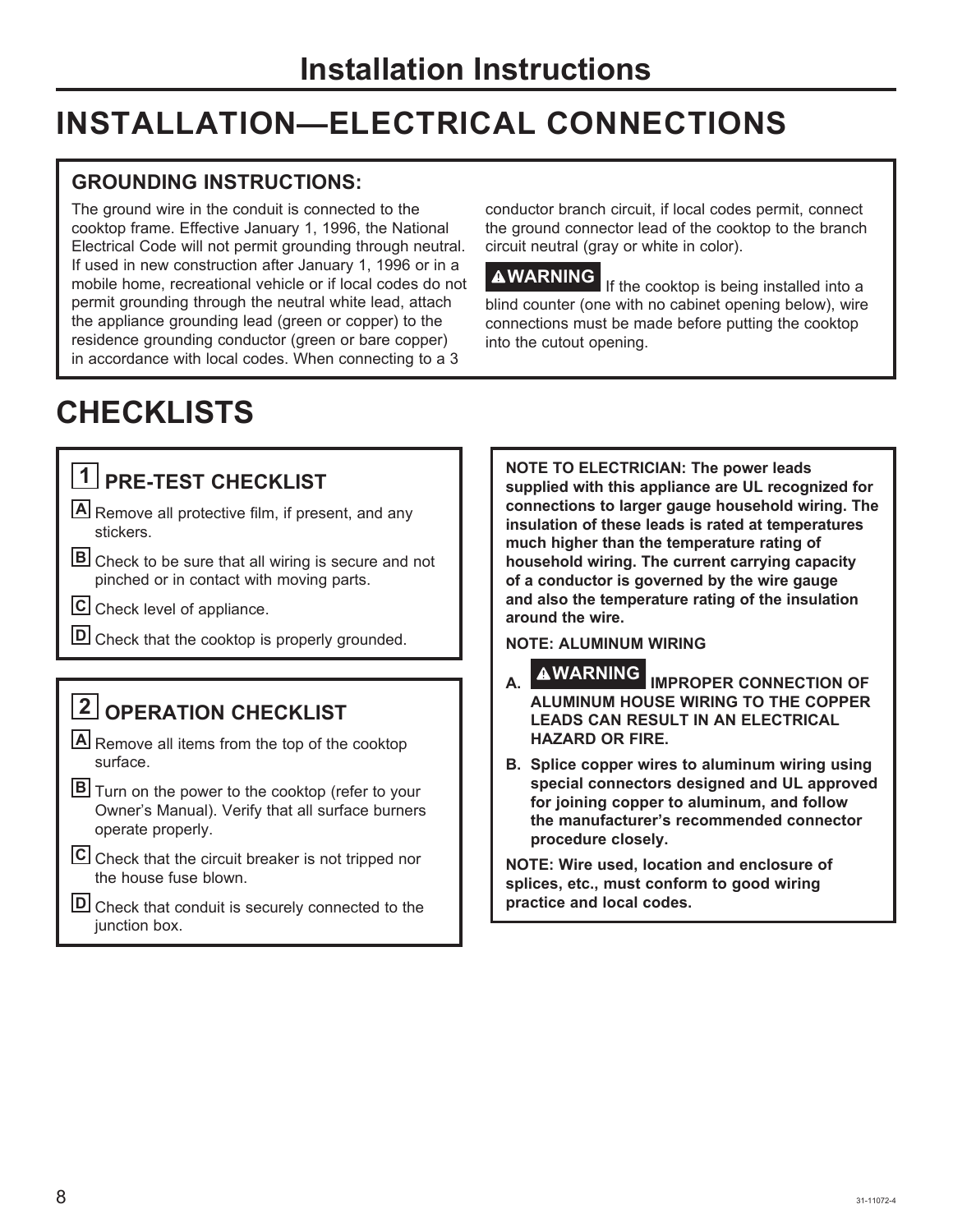### **Instrucciones de instalación Excluye los Modelos de Flujo Descendente Estufa eléctrica de 36" y 30" Radiante**

**¿Preguntas? Comuníquese con nosotros al 1.800.432.273 o visita GEAppliances.com. En Canadá, llame 1.800.561.3344 o visita GEAppliances.ca.**

#### **ANTES DE COMENZAR**

**Lea estas instrucciones por completo y con cuidado.**

- **IMPORTANTE —** Conserve estas instrucciones para el uso del inspector local.
- **IMPORTANTE —** Cumpla con todos los códigos y reglas aplicables.
- **Nota para el instalador** Asegúrese de dejar estas instrucciones en poder del consumidor.
- **Nota para el consumidor** Conserve estas instrucciones para referencias futuras.
- El mal funcionamiento del producto debido a una instalación incorrecta no está cubierto por la Garantía.
- **ADVERTENCIA** Este aparato debe descargarse a tierra correctamente.
- **ATENCIÓN INSTALADOR TODAS LAS ESTUFAS DEBEN CONTAR CON CABLEADO (CABLEADO DIRECTO) A UNA CAJA DE CONEXIONES APROBADA. ESTOS PRODUCTOS NO ACEPTAN ENCHUFES Y RECEPTÁCULOS.**
- La instalación correcta es responsabilidad del instalador, y el mal funcionamiento del producto debido a una instalación inadecuada NO está cubierto bajo la garantía.

#### **PARTES INCLUIDAS**







4 Tornillos (WB01X1137)

Cinta de espuma WB06K5042

### **NECESITARÁ LOS SIGUIENTES MATERIALES**







Caja de conexiones Tuercas para cables

Conector de Presión a 90º o Recto para Conductos de 1"

### **HERRAMIENTAS QUE PUEDE NECESITAR**







31 (TR









Broca perforadora de 1/8" y taladro eléctrico o manual



Gafas de seguridad

### **ABERTURA DE LA MESADA**

Si instalará la superficie de cocción en un material de superficie sólida tal como granito, cuarzo o cualquier otra superficie sólida natural o sintética, le recomendamos que la abertura sea realizada por un instalador profesional de gabinetes o mesadas.

Las aberturas de las superficies de cocción de mesadas de madera o laminados de madera podrán ser preparadas usando una sierra de vaivén y un taladro eléctrico.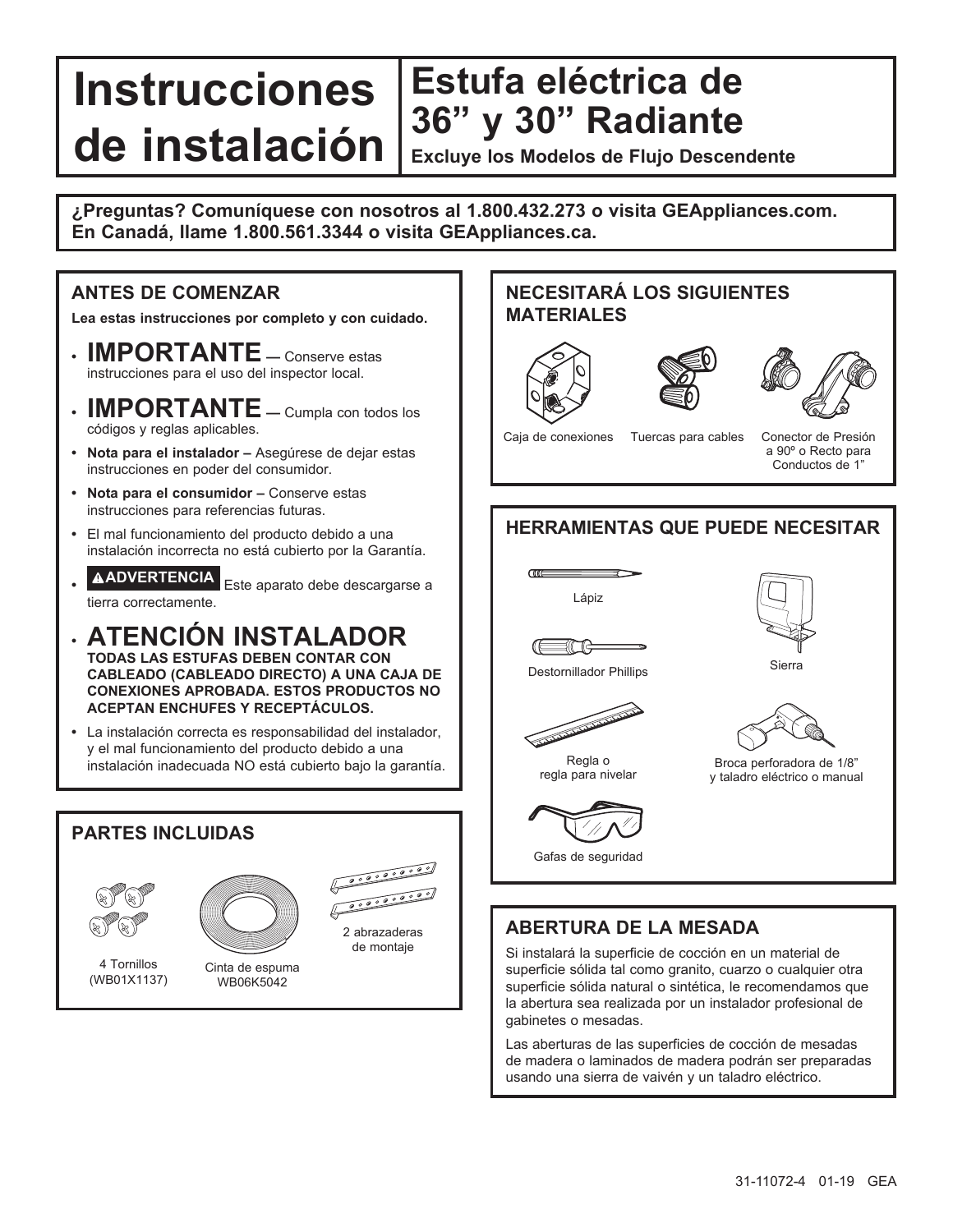# **INSTRUCCIONES DE SEGURIDAD IMPORTANTES**

### **PARA SU SEGURIDAD**

- Para su seguridad personal, retire los fusibles de su hogar o bien desconecte el cortacircuitos antes de comenzar con la instalación. El no hacerlo puede resultar en lesiones serias o incluso la muerte.
- Asegúrese que su estufa sea instalada correctamente por un instalador o técnico de servicio calificado.
- Para eliminar el riesgo de quemaduras o incendio debido al contacto con los elementos de superficie calentados, debe evitarse el almacenaje en los gabinetes ubicados sobre los elementos de superficie. Si se cuenta con espacio en un gabinete, puede reducir el riesgo instalando una campana que se proyecte horizontalmente un mínimo de 5" más del fondo de los gabinetes. La instalación de gabinetes sobre la estufa no debe exceder 13" de profundidad.
- Asegúrese que los gabinetes y las cubiertas de las paredes alrededor de la estufa puedan soportar las temperaturas generadas por la estufa (hasta 200 °F).
- La estufa debe ser fácil de acceder y deberá contar con iluminación natural durante el día.
- Siempre desconecte el servicio electrico que va hacia la estufa antes de reparar o dar servicio a la estufa. Esto puede hacerse desconectando el fusible o cortacircuitos. No hacer esto puede resultar en un shock eléctrico peligroso o fatal. Sepa en dónde se localiza el interruptor principal de desconexión. Si no lo sabe, pídale a su electricista que le muestre la ubicación.

### **REQUISITOS ELÉCTRICOS**

Este aparato debe contar con el voltaje y frecuencia adecuados, y deberá conectarse a un circuito derivado individual debidamente descargado a tierra, protegido por un cortacircuitos o un fusible temporizado como lo indica la placa y el cuadro más abajo.

Le recomendamos que un electricista calificado conecte el cableado eléctrico y conexión de su estufa. Después de la instalación, pídale al electricista que le muestre en dónde se localiza el interruptor principal de desconexión de su estufa.

El cableado debe cumplir con el Código Eléctrico Nacional. Puede obtener una copia del Código Eléctrico Nacional, ANSI/NFPA No. 70-Última edición, escribiendo a:

Asociación Nacional para la Prevención de Incendios Batterymarch Park Quincy, MA 02269

El cableado conductor de la estufa está aprobado para conexiones únicamente con cables de cobre, y si cuenta con cableado de aluminio, debe usar conectores especiales aprobados por UL para unir cobre con aluminio.

Debe usar un sistema eléctrico con conductor de dos cables y tres conductores 208/240 VCA, de 60 Hertz. No se requiere un cable blanco (neutral) para esta unidad. La estufa debe instalarse en un circuito que no exceda 125 VCA nominales de descarga a tierra.

Consulte el rótulo sobre su estufa para conocer la clasificación en kilovatios de su estufa.



Ubicación del rótulo

Use el siguiente cuadro para determinar la protección mínima recomendada para el circuito especializado:

| Potencia en KW<br>de 240V | Potencia en KW de<br>208V | Tamaño<br>de Circuito<br>Recomendado<br>(Especializado) |
|---------------------------|---------------------------|---------------------------------------------------------|
| ≤4.8 $KW$                 | $\leq$ 4.1 KW             | 20 Amp                                                  |
| 4.9 KW - 7.2 KW           | 4.2 KW - 6.2 KW           | 30 Amp                                                  |
| 7.3 KW - 9.6 KW           | 6.3 KW - 8.3 KW           | 40 Amp                                                  |
| 9.7 KW - 12.0 KW          | 8.4 KW - 10.4 KW          | 50 Amp                                                  |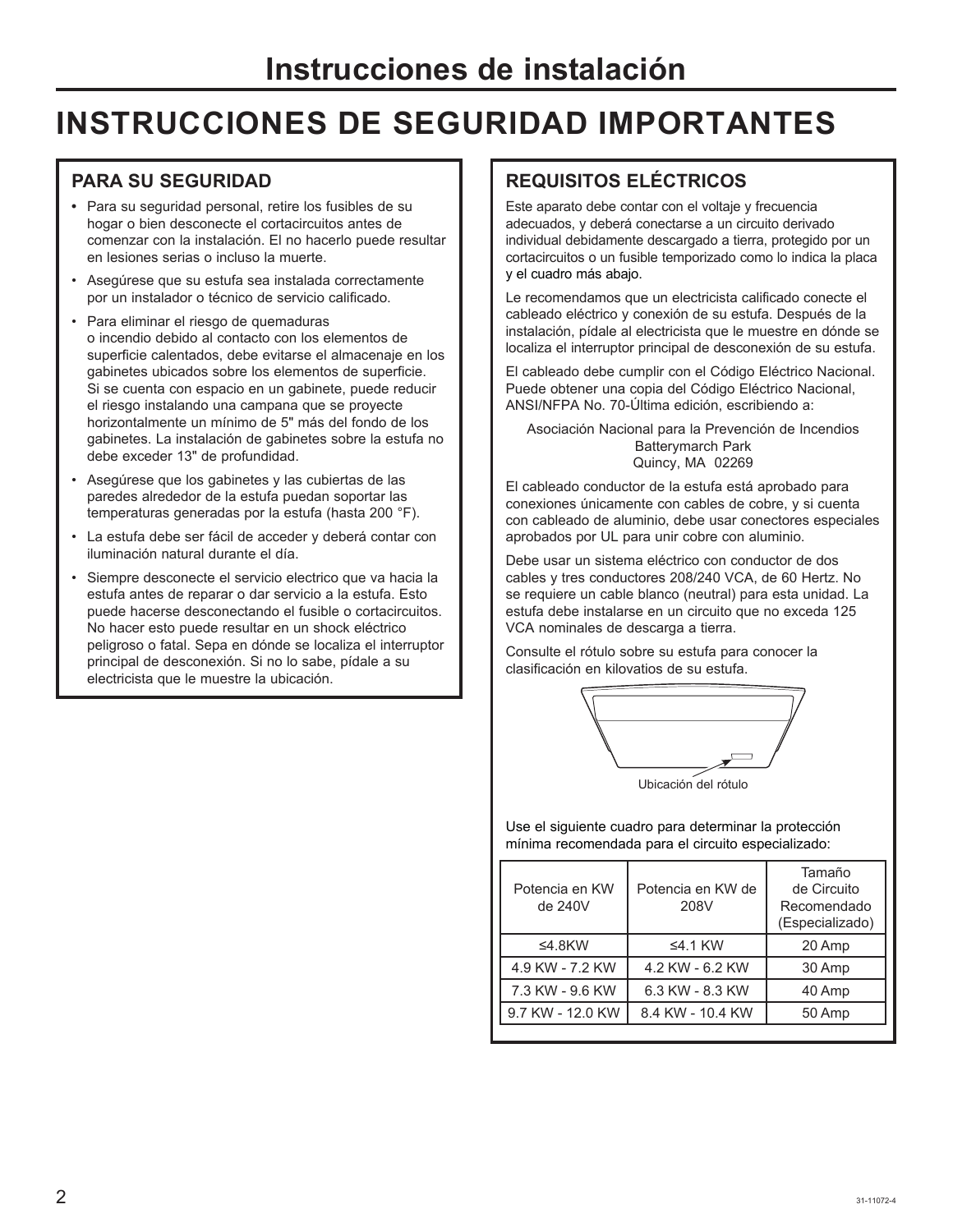# **LISTA DE VERIFICACIÓN PREVIA A LA INSTALACIÓN**

#### **ADVERTENCIA La corriente eléctrica a la linea de abastecimiento de la estufa debe cortarse durante la realización de conexiones. El no hacerlo puede resultar en una lesión seria o la muerte.**

**A** Cuando se prepare para la abertura de la estufa, asegúrese que el interior del gabinete y la estufa no interfieran uno con el otro. (Consulte la sección de preparación de la abertura).

**B** Retire los materiales de empaque y el material impreso de la estufa antes de comenzar la instalación.



- **E** Su hogar debe contar con el servicio eléctrico adecuado para el uso seguro y correcto de su estufa. (Consulte la sección de requisitos eléctricos).
- **F** Cuando instale la estufa en su hogar, asegúrese de cumplir todos los códigos y reglas locales tal y como se establecen.

**G** Asegúrese de que las cubiertas de las paredes, el mostrador y los gabinetes alrededor de la estufa puedan soportar las temperaturas generadas por la estufa (hasta 200 °F).

#### **H Instalación de la superficie de cocción en combinación con otros productos.**

 Ambos productos deben ser instalados de acuerdo con sus instrucciones de instalación específicas del producto. Se deben tener en consideración los requisitos y ubicaciones eléctricas específicas:

#### **Sobre uno o dos hornos de pared:**

 • Sólo ciertos modelos pueden ser instalados sobre los hornos de pared. El horno de pared y la superficie de cocción tendrán ambos una etiqueta que indique cuáles modelos están aprobados para uso combinado.

#### **Sobre el Microondas:**

 • Para instalar un microondas debajo de una superficie de cocción, consulte las instrucciones de instalación del horno microondas. Para conocer la dimensión vertical de la superficie de cocción, consulte la sección de Dimensiones Aproximadas de la Superficie de Cocción.

#### **En combinación con la ventilación telescópica descendente:**

- Para instalar una ventilación detrás de la superficie de cocción, consulte las instrucciones de la ventilación telescópica descendente.
- La mesada debe contar con una superficie profunda y plana para ubicar la instalación combinada de la superficie de cocción y la ventilación.

#### **Sobre un cajón para calentar:**

 • Para instalar un cajón para calentar debajo de una superficie de cocción, consulte las instrucciones de instalación del cajón para calentar. Para conocer la dimensión vertical de la superficie de cocción, consulte la sección de Dimensiones Aproximadas de la Superficie de Cocción.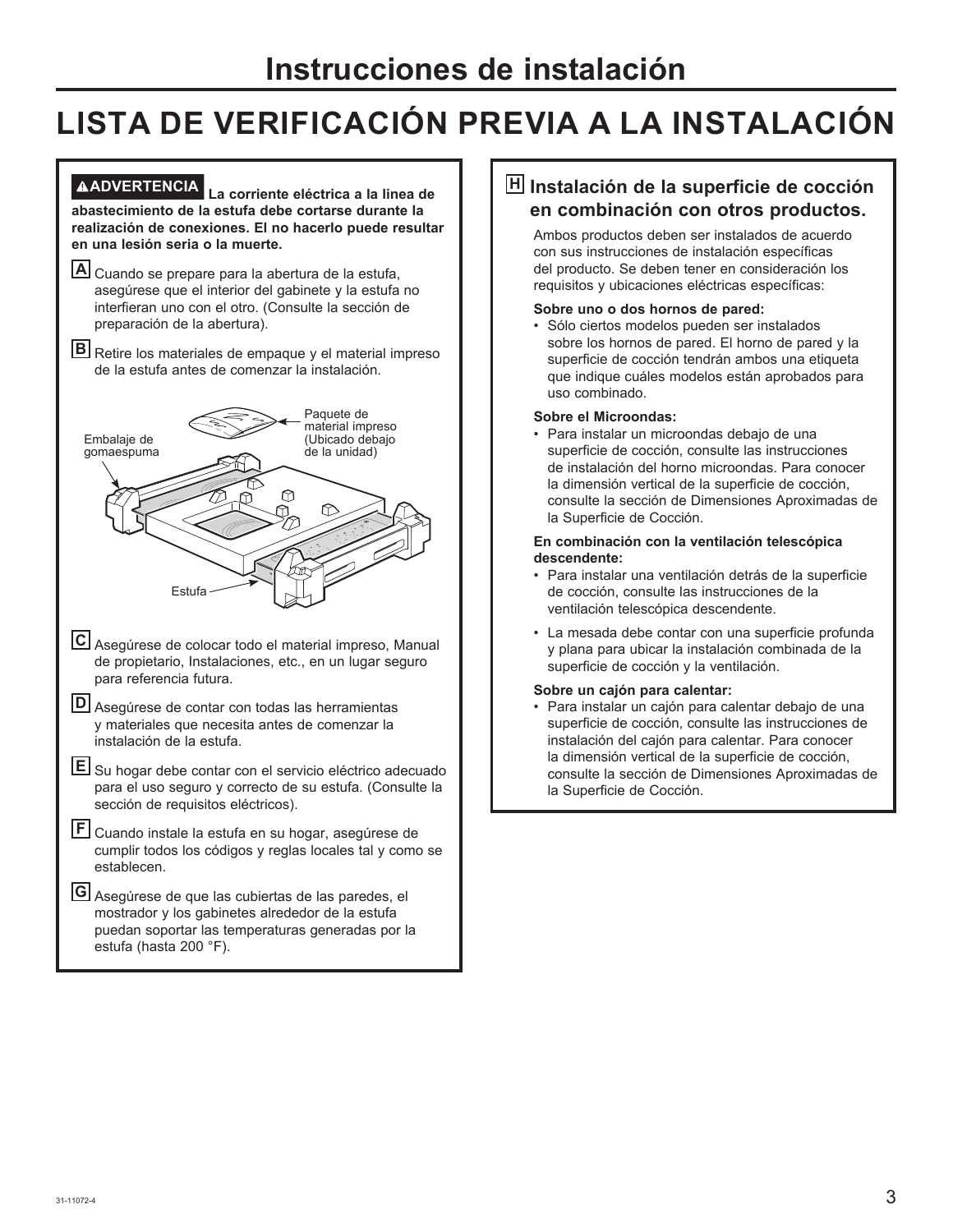# **PREPARACIÓN DE LA ABERTURA**

| <b>DIMENSIONES GENERALES DE LA</b><br>SUPERFICIE DE COCCIÓN |                                                                                            |         |          |                                               |                     |  | <b>DIMENSIONES DEL ÁREA CORTADA</b><br>$\mathbf{2}$<br><b>EN EL MOSTRADOR</b><br>Para asegurar la precisión, es mejor realizar una<br>plantilla al cortar la abertura de la mesada.                                                                                                                                                                     |
|-------------------------------------------------------------|--------------------------------------------------------------------------------------------|---------|----------|-----------------------------------------------|---------------------|--|---------------------------------------------------------------------------------------------------------------------------------------------------------------------------------------------------------------------------------------------------------------------------------------------------------------------------------------------------------|
|                                                             | 30" modelos: 19 1/4"<br>36" modelos: 18 7/8"                                               | Estufa  |          | 30" modelos: 28 1/16"<br>36" modelos: 33 3/4" |                     |  | 19 5/8 - 19 3/4" (30")<br>28 1/2 - 28 5/8" (30")<br>19 1/8 - 19 1/4" (36")<br>ancho del corte<br>33 7/8 - 34" (36")<br>longitud del corte                                                                                                                                                                                                               |
| Tamaño                                                      | <b>Modelos</b>                                                                             | X       | Y        | <b>Z</b> Frente                               | Z Parte<br>Trasera* |  |                                                                                                                                                                                                                                                                                                                                                         |
| 30"                                                         | JP3030D, T<br>JP3530D, T                                                                   | 29 3/4" | 20 7/8"  | $31/4$ "                                      | 4"                  |  |                                                                                                                                                                                                                                                                                                                                                         |
|                                                             | JP3030SJSS.<br>JP3530SJSS                                                                  | 29 7/8" | 21"      | 31/4"                                         | 4"                  |  | MÍNIMO de 1 $\frac{3}{4}$ " entre<br>el extremo trasero de<br>la abertura y la pared                                                                                                                                                                                                                                                                    |
|                                                             | CP9530D, JP5030D,<br>PP7030D, PP7030E,<br>CEP7030                                          | 29 3/4" | 20 7/8"  | 3 9/16"                                       | 5 9/16"             |  | detrás de la superficie<br>de cocción.<br>MÍNIMO de 2-1/2" desde el<br>extremo frontal de la abertura y                                                                                                                                                                                                                                                 |
|                                                             | JP5030S, PP7030S,<br>PP9030S, CEP90302                                                     | 29 7/8" | 21"      | 3.9/16"                                       | 59/16"              |  | el extremo frontal de la mesada.                                                                                                                                                                                                                                                                                                                        |
|                                                             | PP9030D, CEP90301                                                                          | 29 3/4" | 20 7/8"  | 33/4"                                         | 5 13/16"            |  | <b>JUEGO DE ACABADOS DE RELLENO DE CORTE</b>                                                                                                                                                                                                                                                                                                            |
|                                                             | ZEU30RS                                                                                    | 29 7/8" | 21 7/16" | 3 9/16"                                       | 59/16"              |  | JXTR32 (para uso con modelos de 30"):                                                                                                                                                                                                                                                                                                                   |
| 36"                                                         | CP9536S, CEP7036                                                                           | 36"     | 20 3/8"  | 3 9/16"                                       | 59/16"              |  | Existe un juego de acabados de relleno disponible para                                                                                                                                                                                                                                                                                                  |
|                                                             | JP3036D, S. T.<br>JP3536D, S, T                                                            | 36 1/8" | 20 7/16" | 3 9/16"                                       | 4 1/16"             |  | el uso si el área cortada del mostrador es mayor que<br>las dimensiones mostradas, hasta 29-13/16" x 20-7/16".<br>Ordene el JXTR32B (negro) o JXTR32W (blanco) para<br>reducir el recorte de la abertura para la instalación de esta<br>superficie de cocción. Este kit puede ser ordenado a su<br>vendedor minorista o directamente a GE Appliances en |
|                                                             | JP5036D, S<br>PP7036D, S                                                                   | 36 1/8" | 20 7/16" | 3 9/16"                                       | 5 9/16"             |  |                                                                                                                                                                                                                                                                                                                                                         |
|                                                             | PP9036D, S.<br>CEP9036                                                                     | 36"     | 20 3/8"  | 3 9/16"                                       | 5 9/16"             |  |                                                                                                                                                                                                                                                                                                                                                         |
|                                                             | ZEU36RSJSS                                                                                 | 36 1/8" | 20 7/8"  | 3 9/16"                                       | 5 9/16"             |  | www.geappliances.com.                                                                                                                                                                                                                                                                                                                                   |
|                                                             | *Profundidad en la parte trasera de la superficie de cocción en la ubicación del conducto. |         |          |                                               |                     |  |                                                                                                                                                                                                                                                                                                                                                         |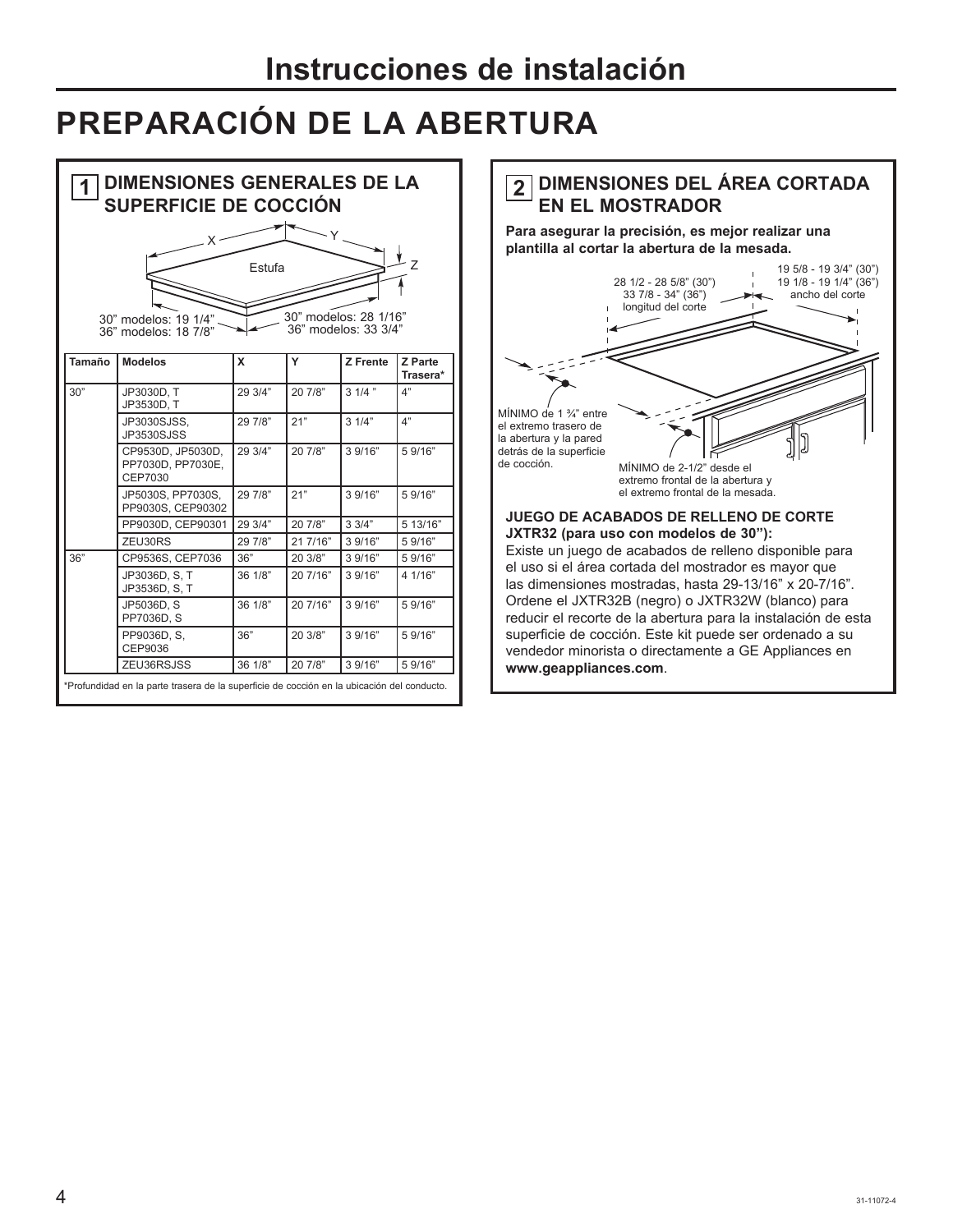# **PREPARACIÓN DE LA ABERTURA (Cont)**

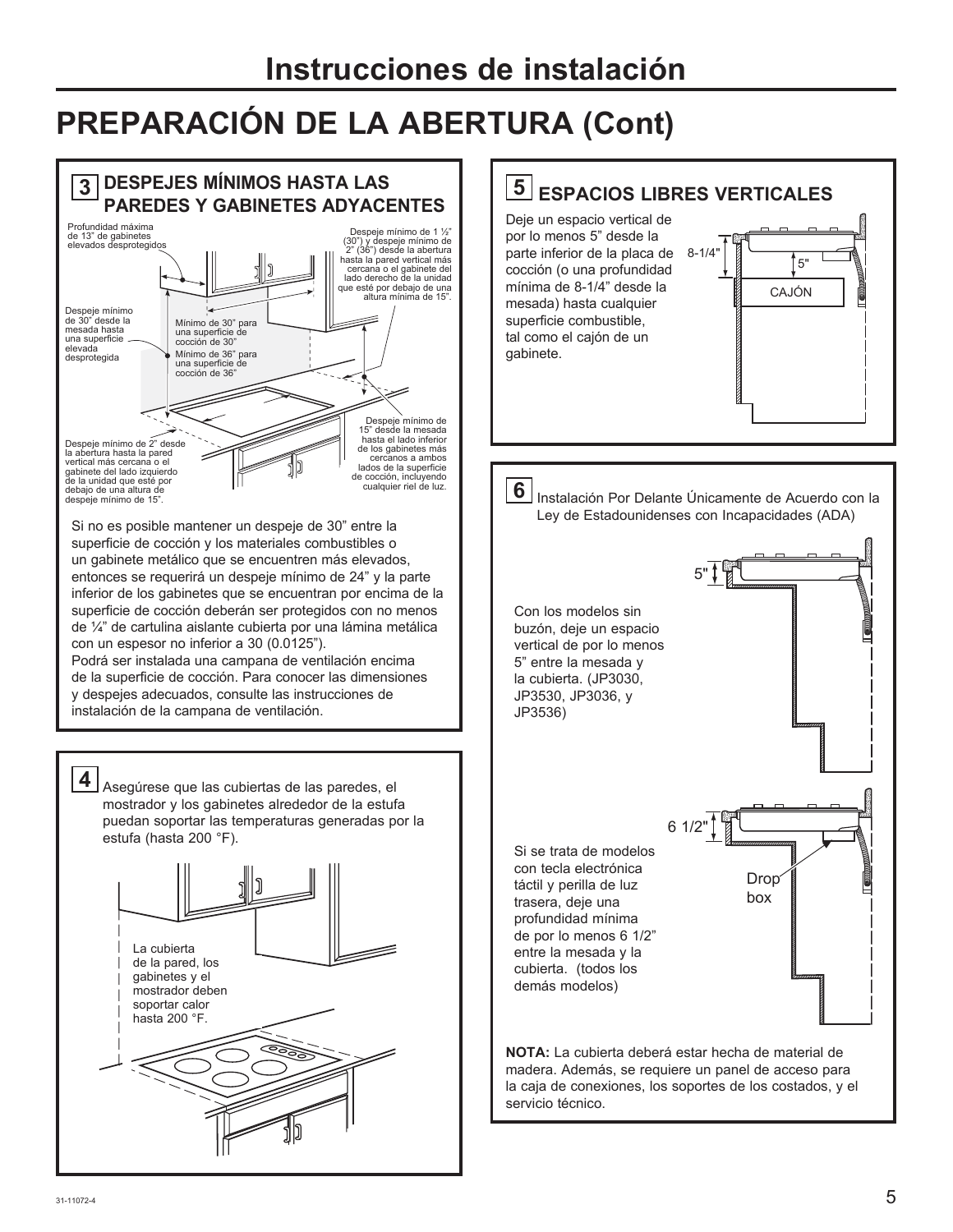# **INSTALACIÓN DE LA ESTUFA**

### **1 INSTALACIÓN DE LA CAJA DE CONEXIONES**

Instale una caja de conexiones aprobada en un lugar de fácil acceso a través del frente del gabinete en donde pueda colocarse la estufa. El conducto de la estufa tiene 4 pies de longitud.



**IMPORTANTE:** La caja de conexiones debe localizarse en donde el conducto esté lo suficientemente flojo para permitir que se le dé servicio.

### **2 PROTECCIÓN DE LA SUPERFICIE** | de la estufa. Repita en el lado opuesto de la estufa. **DE LA ESTUFA**

Coloque una toalla o mantel sobre el mostrador. Coloque la estufa al revés sobre el área protegida.



### **3 APLIQUE LA CINTA DE ESPUMA**

Aplique la cinta de espuma alrededor del borde externo del vidrio. No superponga la cinta de espuma.



**NOTA:** En los modelos ZEU30 y ZEU36, unicamente aplique la cinta de espuma alrededor del borde externo del vidrio en los lados y borde posterior de la unidad.

# **4 LAS PARTES DE MONTAJE**

Saque las abrazaderas de montaje y tornillos del empaque con material impreso.

Tornillo de montaje

000000000

Atornille la abrazadera de montaje a un lado de la unidad

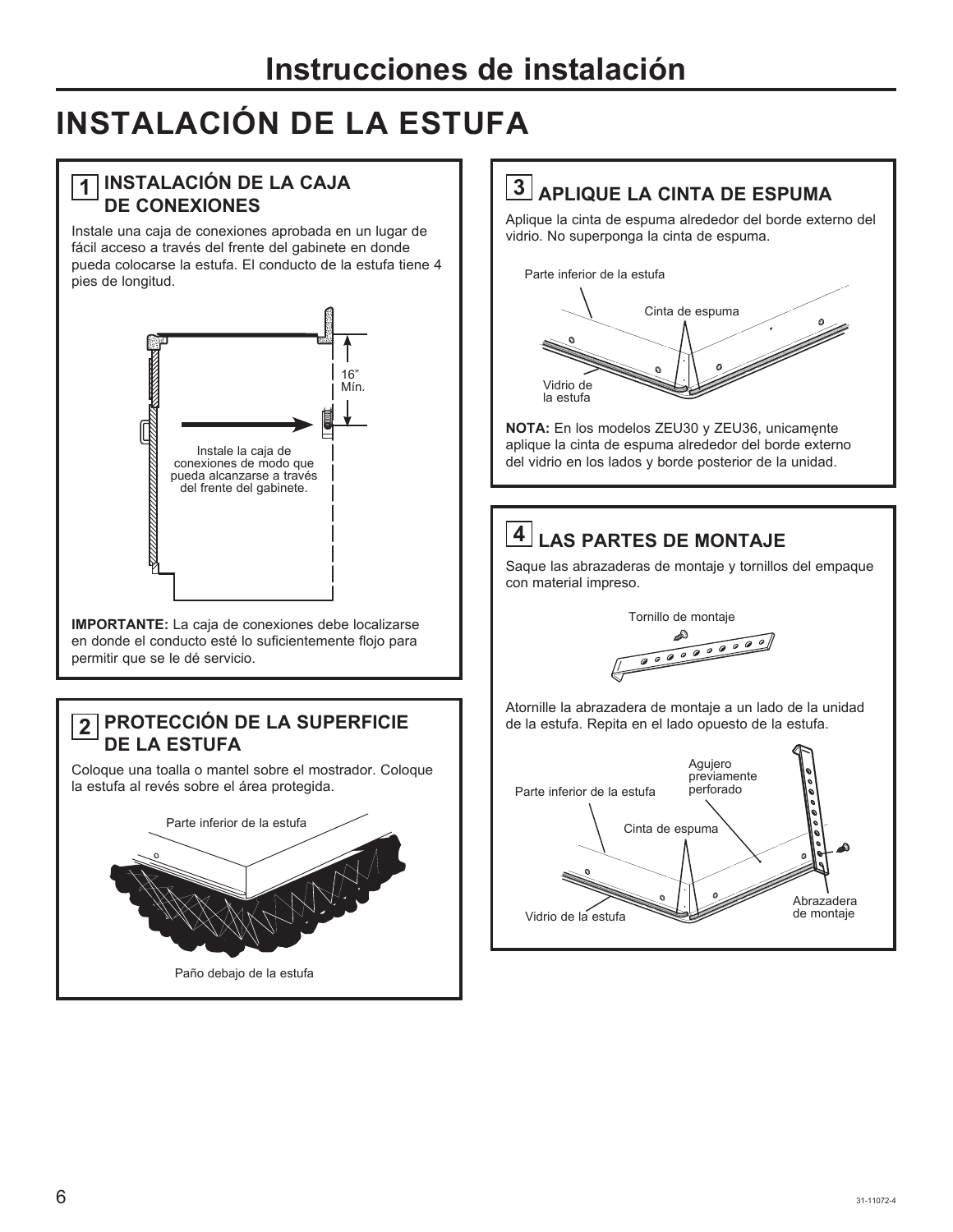# **INSTALACIÓN DE LA ESTUFA (Cont)**

# **4 LAS PARTES DE MONTAJE (Cont)**

#### **Instalación alternativa:**

Usted puede ordenar un kit de instalación alternativa WB01X24570 con tuercas mariposa y soportes llamando al 800.GE.CARES. Para acceder a instrucciones, consulte el diagrama.

Abra la puerta del gabinete. Instale el segundo tornillo a través del soporte y ajuste. Luego ajuste el primer tornillo. Instale el tornillo de mariposa hasta que toque la parte inferior de la mesada.



**IMPORTANTE:** Gire el tornillo de mariposa hasta que toque la parte inferior de la mesada. No ajuste de más.

### **5 INSERTE LA ESTUFA EN EL ÁREA CORTADA**

Inserte la estufa centrada en el área cortada. Asegúrese de que el borde frontal del mostrador esté paralelo con respecto a la estufa. Asegúrese de verificar al final que todos los espacios especificados hayan sido respetados.